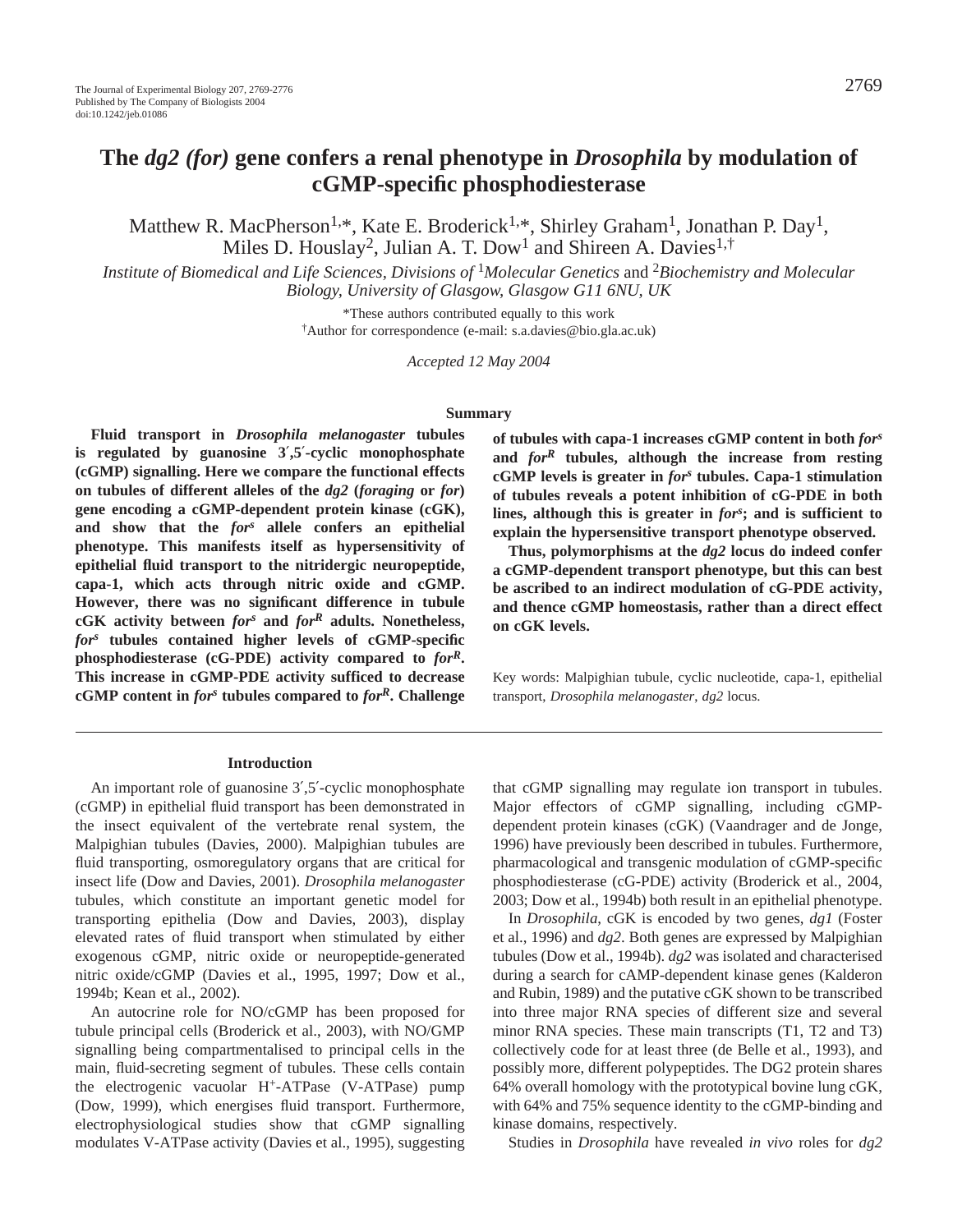# 2770 M. R. MacPherson and others

and cGK. The naturally occurring rover/sitter *foraging* polymorphism in *Drosophila*, which defines larval food search strategies, has been mapped to the *dg2* gene (de Belle et al., 1989, 1993). Rovers (*forR*) have significantly longer path lengths than sitters (*fors* ) in a nutritive environment, although both travel similar distances when food is absent. Similarly, adult *fors* animals travel shorter distances around nutrients (Pereira and Sokolowski, 1993). Phosphorylation studies performed on samples from adult heads showed that *fors* contained slightly (10%) reduced cGK enzyme activity compared to *forR*. Also, northern and western analysis showed a small reduction in RNA and protein levels in *for<sup>s</sup>* compared to *forR* (Osborne et al., 1997). It has therefore been suggested that a reduction in amounts of cGK transcript and protein, together with reduced cGK activity, may account for the *fors* phenotype in larvae. Thus, the *foraging* polymorphism points to the possibility that subtle alterations in cGK levels can have profound effects on the whole animal.

Fluid transport assays performed on tubules from adult *for* lines has demonstrated that tubules from *for<sup>s</sup>* flies exhibit hypersensitivity to exogenously applied cGMP in comparison to *for<sup>R</sup>* or wild-type flies (Dow and Davies, 2001). However, stimulation of fluid transport by leucokinin, which stimulates fluid secretion *via* a calcium signal in the stellate cells, is unaltered in the *for* alleles (Dow and Davies, 2001), suggesting that effects of alterations in cGK are confined to principal cells.

We show here that the *fors* allele results in hypersensitivity of tubule fluid transport (compared with *forR*) in response to the neurohormone, capa-1. Intriguingly, the *fors* mutation does not appear to affect cGK activity in tubules; rather it impacts on cGMP content, and on cG-PDE activity. Capa-1 inhibits cG-PDE, which results in increased cGMP content, and the transport phenotype observed; this also demonstrates modulation of cG-PDE activity by a neurohormone in insects, for the first time.

### **Materials and methods**

#### *Drosophila stocks*

All strains were maintained at 22°C on standard *Drosophila* diet over a 12 h:12 h photoperiod at 55% humidity. Lines used in this study were *for<sup>R</sup>* and *fors* (naturally occurring polymorphisms of *dg2*; a kind gift of M. Sokolowski, University of Toronto at Missisauga, Canada).

#### *Materials*

Schneider's medium (Gibco) was obtained from Invitrogen (Renfrew, UK). The nitridergic neuropeptide capa-1 was used in this study (GANMGLYAFPRVamide) because of its identical mode of action but slightly greater potency than capa-2 (Kean et al., 2002) and was synthesised by Research Genetics, Inc., now Invitrogen. Radiochemicals were obtained from Amersham Biosciences (Chalfont St Giles, UK). All other chemicals were obtained from Sigma-Aldrich (Gillingham, UK) unless stated otherwise.

## *Locomotion activity monitoring*

Fly lines were assessed by monitoring activity of adult flies using the *Drosophila* locomotor activity monitor IV, (TriKinetics Inc., Waltham, MA, USA) in order to verify previously published adult behavioural phenotypes ascribed to *for* alleles.

Flies were maintained at 22°C on standard *Drosophila* diet over a 12 h:12 h photoperiod, with lights on at 11.30 am. Tubes were made from 7.5 cm lengths of Tygon (Charny, France) clear flexible plastic tubing (R3603, i.d. 5/32", o.d. 7/32", wall 1/32"), plugged at one end with normal fly food and sealed with clear tape. 7-day-old male flies were anaesthetized and placed singly into each tube. Ends of tubes were then plugged with cotton wool. Tubes were placed in the monitor and flies allowed to recover overnight prior to monitoring. Readings were taken every 30 min over a period of 7 days.

### *Transport assays*

Flies were used 1 week post-emergence, cooled on ice, then decapitated before dissection to isolate whole Malpighian tubules. Tubules were isolated into 10 ml drops of Schneider's medium under liquid paraffin and fluid secretion rates measured in tubules as detailed elsewhere (Dow et al., 1994a) under various conditions, as described in the text. Basal rates of fluid transport were measured for 30 min, and capa-1  $(10^{-7} \text{ mol } l^{-1})$ ; Kean et al., 2002) added as indicated, after which transport rates were measured for a further 30 min.

#### *Assay for tubule cGK activity*

The protocol, based on quantification of <sup>32</sup>P-labelled phosphopeptide under conditions where cGK is active, has been adapted from the SignaTECT<sup>TM</sup> cyclic AMP-dependent protein kinase assay system (Promega, Southampton, UK) and from Osborne et al. (1997).

Approximately 80 tubules from either *forR* or *fors* 1-weekold adults were dissected and placed in  $20 \mu l$  buffer  $(25 \text{ mmol } l^{-1} \text{ Tris, pH } 7.4, 150 \text{ mmol } l^{-1} \text{ sucrose, } 2 \text{ mmol } l^{-1}$ EDTA, 100 mmol<sup>-1</sup> NaCl, 50 mmol<sup>-1</sup> β-mercaptoethanol,  $2 \text{ mg ml}^{-1}$  leupeptin,  $5 \text{ mg ml}^{-1}$  aprotinin,  $1 \text{ mg ml}^{-1}$ phenylmethylsulphonyl fluoride). Tubules were either treated with hormone for 10 min, or left untreated, before being homogenised and centrifuged for 5 min at 13 000 **g**. Protein concentration of tubule homogenates was determined by the Lowry assay and homogenates adjusted to equivalent protein concentrations for use in cGK assays. cGK activity was assayed with and without cGMP for each tubule preparation.

Two reaction mixes were prepared with and without the addition of  $1 \mu$ mol l<sup>-1</sup> cGMP, containing 25 mmol l<sup>-1</sup> Tris, pH 7.4, 7 mmol  $l^{-1}$  magnesium acetate, 1 mmol  $l^{-1}$  EDTA,  $2 \text{ mmol } 1^{-1}$  EGTA, 0.2 mg m $1^{-1}$  GLASStide [RKRSRAE, a heptapeptide cGK-specific substrate; Calbiochem, Beeston, UK (Hall et al., 1999)], 20  $\mu$ mol l<sup>-1</sup> ATP, 0.5–2 ml [γ- $32P$ ]dATP (370 MBq  $\mu$ l<sup>-1</sup>, to an approximate specific activity of 4000 c.p.m. pmol<sup>-1</sup> ATP), 1 nmol  $l^{-1}$  PKI (PKA inhibitor,  $TYADFIASGRTGRRNAI-NH<sub>2</sub>$  and 1 mmol  $l<sup>-1</sup>$  dithiothreitol (DTT).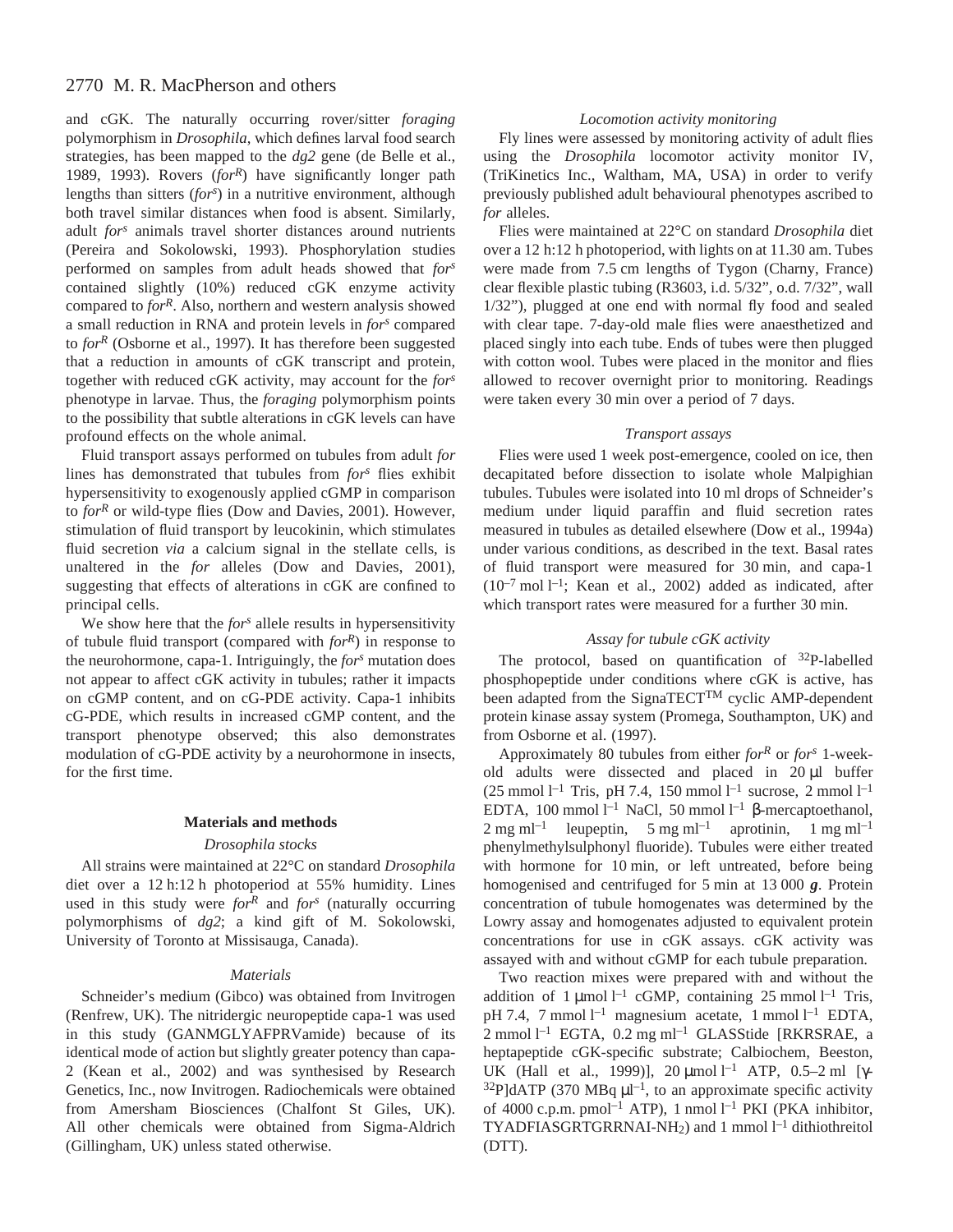For each reaction, 40  $\mu$ l reaction buffer was added to 5  $\mu$ l (approximately 30  $\mu$ g protein) tubule sample. This was done with both cGMP-containing (+cGMP) and cGMP-absent (–cGMP) buffer. Each tubule preparation was assayed as 2–4 separate reactions within the experiment. However, all cGK experiments were carried out on several separate biological replicates in order to obtain statistically sound data. Sample blanks were generated using  $40 \mu l$  reaction buffer and  $5 \mu l$  of homogenisation buffer. Reactions were incubated for 30 min at  $30^{\circ}$ C, after which  $35 \mu$ l of each sample was spotted onto individual squares of P81 paper (Whatman, Maidstone, Kent). These squares of paper are referred to as reaction samples. In order to determine the specific activity of the radiolabelled ATP at the end of the reaction, several reactions were chosen randomly and  $5 \mu l$  samples (representative of  $1/9$  of total counts) of each spotted onto individual squares of P81 paper ('total count'), allowed to dry and set aside.

The reaction samples were washed for  $3 \times 5$  min in 75 mmol<sup>1-1</sup> phosphoric acid, then washed once for  $15-20$  s in ethanol and allowed to dry. All squares of paper, including the total count samples, were then transferred to scintillation vials, with the addition of 3 ml scintillation fluid and counted in a scintillation counter (Beckman, High Wycombe, UK) for 60 s.

Specific activity of  $[\gamma$ -<sup>32</sup>P]ATP was calculated (9× mean c.p.m. of total count squares/[ATP] in reaction) and used to calculate protein kinase activity (pmol ATP  $min^{-1} \mu g^{-1}$  protein), as follows: (sample c.p.m. – sample blanks / sample volume on filter  $\times$  reaction time  $\times$  protein amount  $\times$  specific activity). Values for 'sample c.p.m.' were based on those obtained by subtracting mean –cGMP values from mean +cGMP values for each set of replicate reactions.

#### *cG-PDE activity assays*

Assays for cG-PDE activity in tubules were performed essentially as previously described (Broderick et al., 2003) using 50 tubules  $(20-30 \mu g)$  protein) for each sample, assayed in 0.185 kBq ml<sup>-1 3</sup>H-cGMP in 20 µmol l<sup>-1</sup> cGMP, 10 mmol<sup>1-1</sup> Tris, 5 mmol<sup>1-1</sup> MgCl<sub>2</sub>, pH 7.4. For cG-PDE assays in heads, six heads from each line were dissected into 100 µl KHEM buffer (50 mmol<sup>1-1</sup> KCl, 10 mmol<sup>1-1</sup> EGTA, 1.92 mmol  $l^{-1}$  MgCl<sub>2</sub>, 1 mmol  $l^{-1}$  DTT, 50 mmol  $l^{-1}$  Hepes, pH 7.21, 1 µl Sigma P8340 protease inhibitor cocktail), disrupted with a pestle, sonicated for 10 s and centrifuged at 15 000  $g$  for 5 min at 4°C. Supernatants were assayed for protein concentration, and 50  $\mu$ l samples (containing 10  $\mu$ g protein) assayed for cG-PDE activity as for tubule samples. A final substrate concentration of  $10 \mu$ mol l<sup>-1</sup> cGMP was used in reactions, as endogenous *Drosophila* cG-PDEs are enzymes with high *K*m (Broderick et al., 2004; Day et al., 2003). Final activity was expressed per mg protein. Protein concentrations were assayed according to standard protocols (Lowry Assay).

#### *Tubule cyclic GMP assays*

Cyclic GMP levels were measured in pooled samples of 20 tubules by radioimmunoassay (Amersham Biotrak Amerlex M), as previously described (Dow et al., 1994b). Tubules were pre-incubated with  $10^{-8}$  mol  $l^{-1}$  of the cG-PDE inhibitor Zaprinast (Calbiochem, Beeston, UK) for 10 min. Where required, capa-1  $(10^{-7} \text{ mol } l^{-1})$  was added to tubules for a further 10 min. Incubations were terminated with ice-cold ethanol and homogenised. Samples were dried down and dissolved in  $0.05$  mol  $l^{-1}$  sodium acetate buffer (Amersham) and processed for cGMP content according to the manufacturer's protocol.

#### *Statistics*

Data are presented as mean  $\pm$  s.e.m. Where appropriate, the significance of differences between data points was analysed using Student's *t*-test for unpaired samples, taking *P*<0.05 as the critical level.

#### **Results**

# forR *and* fors *adults show distinct locomotor patterns*

Published work on the *for* alleles show distinct behavioural differences between *for<sup>R</sup>* and *fors* adults on nutritive substances (Pereira and Sokolowski, 1993). We investigated locomotor function of  $for<sup>R</sup>$  and  $for<sup>s</sup>$  adults in small food-containing tubes to determine the behavioural phenotype of the lines in our hands. Flies were assessed using a Trikinetics activity monitor over a 7-day period. Fig. 1 shows the results of such analysis, on day 1 and day 3 of trials, and pooled data for each day. Activity in all lines tested (including wild-type Oregon R flies, data not shown) display an overall reduction in activity during the course of the trial.  $for<sup>R</sup>$  animals are significantly more active compared to *fors* animals, on two different days of testing (Fig. 1Ai,ii, Bi,ii). Furthermore, these differences were observed throughout the 7-day trial period (data not shown). Although cGK has been shown to be involved with resetting the circadian clock in mammals (Oster et al., 2003), the data shown in Fig. 1 do not indicate any shift in the phase of activity but only in the amplitude: both lines showed similar cycling of activity at all times tested. Finally, analysis of the peak area shows that on both days, *for*<sup>R</sup> flies are significantly more active than *for*<sup>s</sup> (Fig. 1Aiii, Biii). Thus, *for*<sup>s</sup> display the known 'sitter' phenotype in our hands.

# *Basal and capa-1 stimulated fluid transport rates are modulated in a* dg2 *allele*

A significant increase in neuropeptide-induced transport is observed at 50 and 60 min in tubules from *for*<sup>*s*</sup> animals, compared to those from  $for^R$  (Fig. 2). This is especially pronounced at 60 min, when maximum fluid transport rates are approximately 2 nl min<sup>-1</sup> in  $for<sup>s</sup>$  tubules, and approximately 1 nl min<sup>-1</sup> in *for*<sup>R</sup> tubules. However, no differences are observed in basal transport rates between the two lines.

#### *cGK activity is not significantly perturbed in* fors *tissue*

It has been previously shown (Osborne et al., 1997) that cGK activity in the heads of *fors* mutants is slightly downregulated. In order to test the effect of the *fors* mutation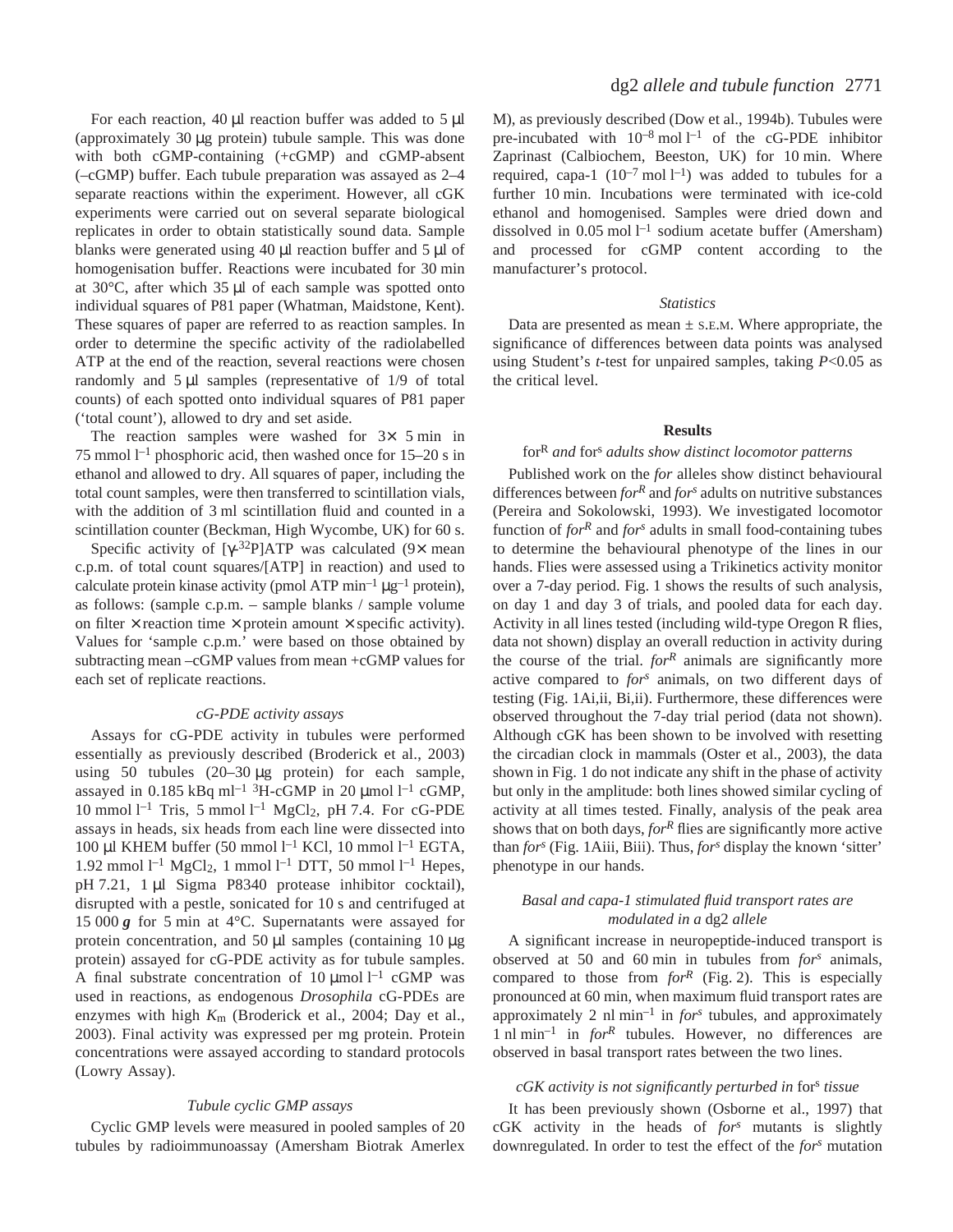



Fig. 1. Adult *for*<sup>*R*</sup> and *for<sup><i>s*</sup> display distinct locomotor activities. Adult flies were put through activity monitor trials as described. The results show activity over the course of the first day (A) after the initial rest period, of *forR* (Ai) and *fors* (Aii) flies, and on day 3 (Bi,ii). Results of analysis of the area under the major peaks (data points 10–25 on day 1; 110–125 on day 3) are shown in (Aiii, Biii). Values (*y* axis) are arbitary units  $\pm$  s.e.m. ( $N=9-10$ ). \* $P<0.05$ .

in tubules, we assayed tubule cGK activity, as well as that from head and body. Measurements of tubule cGK activity using a cGK-specific phosphorylation substrate showed this to be unchanged in *for*<sup>*s*</sup> tubules compared to *for*<sup>*R*</sup> (Fig. 3, *P*=0.109, unpaired *t*-test). Similar analyses of bodies also failed to show any difference in cGK activity (Fig. 3, *P*=0.577, unpaired *t*test); however, whilst analyses of head extract appear to show a slight decrease in cGK activity (consistent with published results), this proved not to be statistically significant (Fig. 3, *P*=0.148, unpaired *t*-test).

Given the similarities in cGK activity between *forR* and *fors* tubules, the epithelial phenotype characterised in the studies shown in Fig. 2 would appear to be due to modulation of other regulatory components.

#### *The* for<sup>s</sup> *allele impacts on cG-PDE activity*

We have previously shown that the degradation of cGMP by cG-PDE activity is critical in the regulation of fluid transport by the tubule (Broderick et al., 2003, 2004). Given this, we set out to assess any impact of the *fors* allele on cG-PDE activity in both tubules and heads.

We identified a small, but nevertheless significant, increase in the cG-PDE activity of tubules from *fors* compared to *forR* flies (Fig. 4). In contrast to this, there is no significant difference in cG-PDE activity between heads from the *forR* and *for<sup>s</sup>* lines (*P*=0.73, unpaired *t*-test).

# fors *tubules contain reduced cGMP*

cGMP is a direct modulator of fluid transport by Malpighian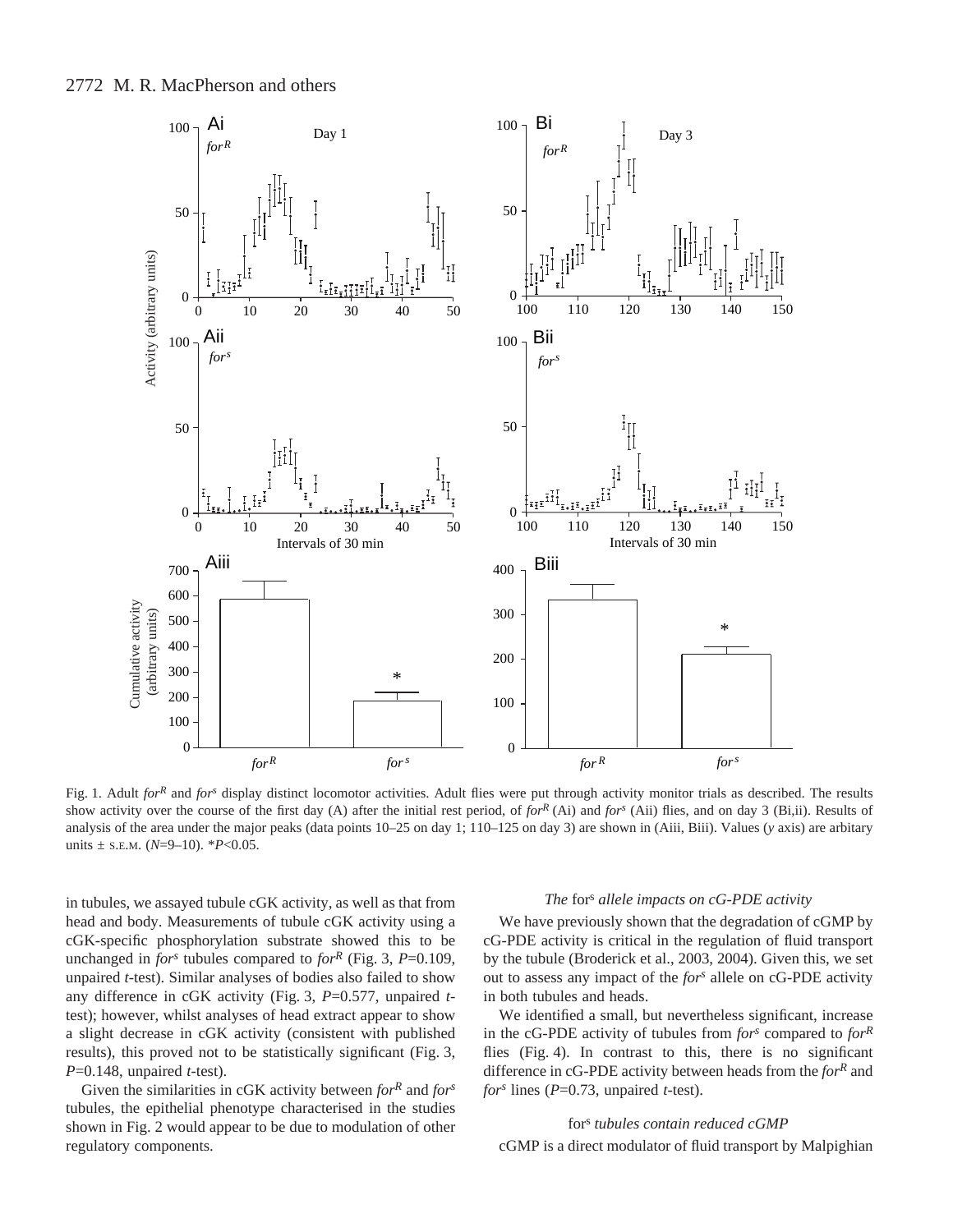

Fig. 2. The *for*<sup>s</sup> allele results in a transport phenotype in tubules. Fluid secretion assays were performed on intact tubules from 7-day-old adult *forR* and *fors* flies. Basal rates of secretion were measured and capa-1  $(10^{-7} \text{ mol } l^{-1})$  (Kean et al., 2002) added at 30 min (arrow). Secretion rates were monitored for a further 30 min. Fluid secretion rate (nl min<sup>-1</sup>) are means  $\pm$  s.e.m. (*N*=8) for *for*<sup>*R*</sup> tubules (broken line) and *for<sup>s</sup>* tubules (solid line). \**P*<0.05, using *t-*tests on experimental *versus* control at each time point separately.

tubules (Dow et al., 1994b), where the use of selective inhibitors has identified cG-PDE activity as playing a key regulatory role by manipulating cGMP levels in tubules. Here we identify differences in cG-PDE activity in *for*<sup>s</sup> flies (Fig. 4). To determine if this could influence resting cGMP levels, we assessed the cGMP content in tubules from both *forR* and *fors* lines (Fig. 5). Intriguingly, basal cGMP levels are significantly reduced in *for*<sup> $s$ </sup> (28 $\pm$ 6 fmol 20<sup>-1</sup> tubules) compared to *for*<sup>R</sup> tubules  $(40\pm4$  fmol  $20^{-1}$  tubules). By contrast, cGMP levels are elevated to the same levels in both lines upon stimulation by the nitridergic peptide, capa-1 (*forR*: 76±11; *fors* :  $69\pm12$  pmol  $20^{-1}$  tubules, Fig. 5). This suggests that in *for*<sup>s</sup> tubules there is a greater increase in cGMP content compared



Fig. 3. Cyclic-GMP dependent kinase (cGK) activity in *for*<sup>s</sup> tissue. cGK activity was assayed in head, body and tubule preparations from *forR* and *fors* 7-day-old adults, as described, in the absence and presence of cGMP. Data was corrected for specific cGMP-dependent activity, and *fors* data expressed as a % of *forR*. Values are means ± S.E.M., *N*=8–12. Mean cGMP-dependent activities (pmol ATP  $min^{-1}$  mg<sup>-1</sup> protein) for *for*<sup>R</sup> flies were:  $15.4 \pm 1.3$  (heads),  $1.1 \pm 0.1$  (bodies),  $12.9 \pm 1.5$  (tubules); and *fors* flies: 12.84±1.1 (heads), 1.2±0.1 (bodies), 13.57±2.6 (tubules). In all experiments, cGK activity (pmol ATP  $min^{-1} mg^{-1}$  protein) was consistently lower in bodies than in either head or tubules.



Fig. 4. *for*<sup>*s*</sup> tubules display increased basal cGMP-phosphodiesterase (cG-PDE) activity. cG-PDE activity was assayed in preparations from head (open bars) and tubule (grey bars) from *for<sup>R</sup>* and *fors* animals as described. To aid comparison between head and tubule samples, cG-PDE activity in *forR* is taken as 100%, and *fors* activity normalised against this, for each tissue (means  $\pm$  s.e.m.,  $N=4-6$ ),  $*P<0.05$ . *for*<sup>R</sup> cG-PDE activities: head,  $211\pm 23$  pmol min<sup>-1</sup> mg<sup>-1</sup>; tubule,  $642\pm72$  pmol min<sup>-1</sup> mg<sup>-1</sup> protein.

to that in  $for^R$  tubules, in response to capa-1 ( $for^R$ : approx 187% stimulation; *fors* : approx. 250% stimulation). Also, the *fors* allele does not compromise the ability of these tubules to synthesise cGMP upon hormonal stimulation.

# *Capa modulation of fluid transport* via *cGMP: downregulating cG-PDE*

The novel transport phenotype identified here in *fors* tubules is observed upon stimulation with exogenously added cGMP (Dow and Davies,  $2001$ ) and also with capa-1 (Fig. 2). We thus assayed capa-1 stimulated cGK and cG-PDE activity to determine if a change in their activities may play a role in the phenotype. Fig. 6 shows a small reduction in cGK activity



Fig. 5. Resting cGMP content is reduced in *for*<sup>s</sup> tubules. cGMP content of *for<sup>R</sup>* (unshaded bars) and *fors* (grey bars) tubules were assayed (20 per sample) as described. Tubule samples were either untreated or treated with capa-1  $(10^{-7} \text{ mol } l^{-1})$  (Kean et al., 2002) for 10 min prior to terminating the reaction. Data are expressed as cGMP content (fmol  $20^{-1}$  tubules) mean  $\pm$  s.e.m.,  $N=4$ . \*Statistically significant data between *for*<sup>R</sup> and *for*<sup>S</sup> (*P*<0.05).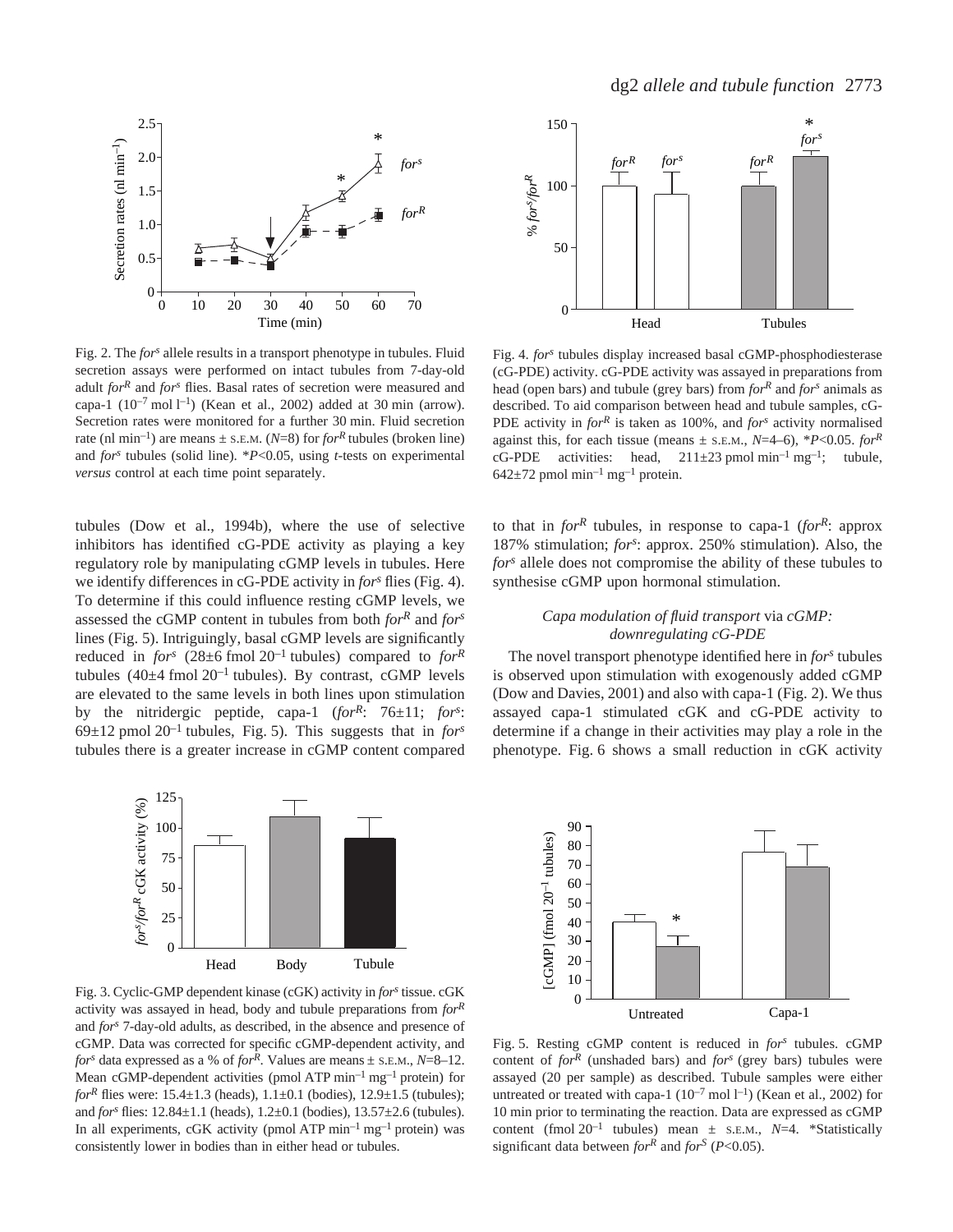in capa-1-stimulated  $for^R$  tubules (Fig. 6A). Interestingly, however, no change in capa-1-stimulated cGK activity is observed in *for*<sup>s</sup> flies (Fig. 6A). Thus, capa-1 modulation of cGK activity in *fors* tubules is not measurable.

In contrast to this, capa-1 treatment results in a significant reduction in cG-PDE activity in both *forR* (approx. 37% reduction, Fig. 6B) and *for*<sup>s</sup> (approx. 70% reduction, Fig. 6B). cG-PDE activity was also reduced in wild-type Oregon R tubules to a similar extent as  $for^R$  (data not shown). The extent of inhibition of cG-PDE activity was greater in *fors* tubules compared to *for*<sup>*R*</sup> (Fig. 6B; cG-PDE activities, expressed as pmol·GMP·min–1·mg–1 protein: *fors* control, 798±31; *fors* capa-1 treated,  $238\pm21$ ; *for*<sup>R</sup> control,  $642\pm72$ ; *for*<sup>R</sup> capa-1 treated, 407±64) Under such conditions, reduced cG-PDE activity can be expected to result in maintenance of high intracellular cGMP levels (Broderick et al., 2003), ultimately resulting in elevated fluid transport rates upon capa-1 stimulation in *fors* .

#### **Discussion**

Previous work has shown that cGMP signalling, and the action of cG-PDE, is critical for epithelial transport (Broderick et al., 2003, 2004; Davies et al., 1995, 1997; Dow et al., 1994b). Work in vertebrates has also shown that cGKII is necessary for the correct physiological function of several epithelial tissues (French et al., 1995; Gambaryan et al., 1996; Pfeifer et al., 1996). Thus, in order to further define the role of cGMP signalling in epithelial transport, we compared two naturally occurring polymorphic alleles of *Drosophila dg2*, *forR* and *fors* (de Belle et al., 1989; Sokolowski and Hansell, 1992) – as a 10% reduction in head cGK activity in *fors* animals has been noted by others and suggested as being associated with a behavioural phenotype (Osborne et al., 1997).

While we did observe a small inhibition of cGK in the heads of *fors* adults (and despite phenotypic confirmation of the



Fig. 6. cG-PDE activity is significantly inhibited by capa-1 peptide. cGK (A) and cG-PDE (B) activities were assayed in tubule preparations from *forR* and *fors* animals as described, under control and capa-1-stimulated conditions. cGK activity was assessed in the presence of cGMP. Tubules were pre-treated with capa-1  $(10^{-7} \text{ mol } l^{-1})$  (Kean et al., 2002) for 10 min, prior to homogenisation and sample preparation. In order to aid comparison, data for both cGK and cG-PDE activity in the presence of capa-1 are expressed as % of untreated activity, mean  $\pm$  s.e.m. (*N*=4–6). \*Statistically significant data between controls (100%) and capa-1-treated samples (*P*<0.05).

'sitter' phenotype), the reduction was not, however, statistically significant (Fig. 2). Nevertheless, this result does not necessarily exclude that changes in *dg2* underlie the *foraging* polymorphism. It is possible that subtle environmental effects could lead to small differences in cGK assessments in different laboratories, or that the difference in cGK activity associated with the polymorphism is relatively modest. Furthermore, compartmentalisation of cAMP and cGMP signalling pathways (Edwards and Scott, 2000; Schlossmann et al., 2000), results in changes in phosphorylation status of proteins associated with such 'pools'. Therefore, measurements of bulk, as opposed to localised, cGK activity, may not be sufficient to monitor subtle changes in cGK. Perhaps most obviously, there are two cGK genes in *Drosophila*, and so even substantial changes in *dg2* levels might be undetectable against a high background of *dg1* protein.

Notwithstanding this, our data indicated that cGK activity was unchanged in tubule and so clearly did not seem to form the basis of the *dg2* phenotype observed in tubules. As cGMP signalling has been clearly shown to play a pivotal role in tubule functioning, we reasoned that other components of the cGMP pathway might be involved. In this regard, cG-PDE provides the sole route for the degradation of the second messenger, cGMP, and as such, is poised to play a key regulatory role in controlling cGMP signalling in cells. Indeed, we have shown this to be the case in tubules (Broderick et al., 2004, 2003; Dow et al., 1994b), prompting us to probe for any role of cG-PDE activity in this tubule phenotype.

Analysis of cG-PDE activity in *for<sup>R</sup>* and *for<sup>s</sup>* adults showed that cG-PDE activity is affected in several ways in the *dg2* mutation. Firstly, in *for<sup>s</sup>* animals, basal cG-PDE activity is increased in tubules, although not in head, which results in decreased cGMP levels. This is consistent with the role of cG-PDE in maintaining cGMP homeostasis. Secondly, capa-1 stimulated cGMP levels are increased to similar amounts in both lines, suggesting that the increase in cGMP is greater in *for<sup>s</sup>* compared to *forR*, which may implicate differential regulation of cG-PDE activity by capa-1 in *for<sup>s</sup>* tubules. This is confirmed by the data on capa-1 modulation of cGK and  $cG-PDE$  (Fig. 6).  $cG-PDE$  activity is depressed by capa-1, resulting in increased cGMP content. This occurs to a greater extent in *for<sup>s</sup>* , however, resulting in the greater foldstimulation in cGMP content. This would appear to provide a rationale for the transport phenotype (hypersensitivity to capa-1) observed in *for<sup>s</sup>* tubules. The effects of capa-1 on cG-PDE activity are consistent with its role in stimulated fluid transport, and show that the mode of action of this peptide is not merely to stimulate cGMP production *via* soluble guanylate cyclase (Kean et al., 2002), but also to act *via* the potent inhibition of cGMP breakdown. *Manduca sexta* CAP2b (Davies et al., 1995), another member of the capa family (Kean et al., 2002), also acts to inhibit cG-PDE in Oregon R, *for<sup>R</sup>* and *for<sup>s</sup>* tubules (data not shown). Thus, the inhibition of cG-PDE may be a general mechanism of action by the capa family of nitridergic peptides. Previous work shows that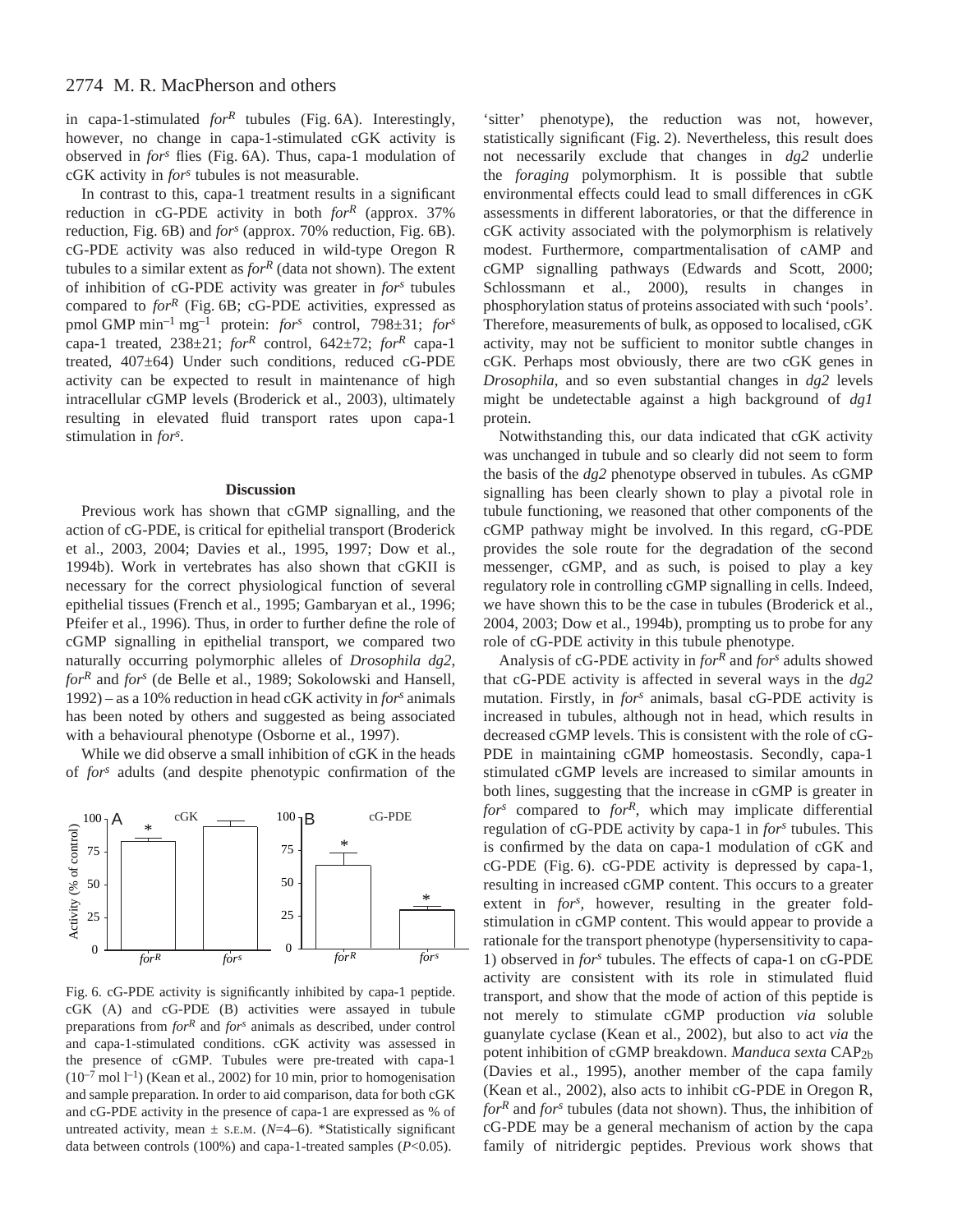regulation of cGMP breakdown *via* cG-PDE, as opposed to cGMP synthesis, is a powerful modulator of fluid transport in tubules (Broderick et al., 2003), suggesting that cG-PDE(s) have a central role in epithelial transport and are thus candidate targets for nitridergic peptide action. An analogous situation exists for cAMP signalling in tubules. A cAMPmobilising hormone, Corticotrophin-like Releasing Factor (CRF), has been shown to modulate cAMP-specific PDE activity in tubules (Cabrero et al., 2002). Thus in insects, as in vertebrates, modulation of PDEs by specific hormones is an effective signalling mechanism (Dousa, 1999).

No measurable change in cGK activity was observed in capa-stimulated *for<sup>s</sup>* tubules, which suggests that the neuropeptide-stimulated epithelial phenotype in *fors* tubules is entirely due to cG-PDE. Modulation of cGK activity is not implicated in this process. However, in *forR*, a small but significant decrease in tubule cGK activity is observed upon capa-1 stimulation, for which there is currently no explanation.

How can polymorphism at the *for* locus act on a functionally related, but physically remote, gene? The mapping of *for* to the region containing *dg2* is authoritative (Osborne et al., 1997); and although some alleles (e.g. gamma irradiation-induced) might be expected to impact on neighbouring genes as well as dg2 (there are several genes within 10 kb of *for*), there is no cyclic nucleotide phosphodiesterase within megabases of the *for* locus. Additionally, differences in cGK levels between the non-lethal alleles of *for* are either modest (Osborne et al., 1997), or undetectable (this work), yet there is still an impact on cGMP signalling. We propose that a solution is offered by the concept of feedback; in order to maintain signal integrity, relatively modest changes in cGK activity elicit relatively large changes in cG-PDE, so compensating for differences in kinase levels. PDEs undergo post-translational modification by phosphorylation, interactions with other proteins and by proteolytic cleavage (Francis et al., 2001). It is possible that small changes in cGK can profoundly affect the activity of cG-PDE in tubule. Thus the polymorphism at the *for* locus may indeed act to modulate cGMP signalling, but through an unexpected route. This concept is consistent with a previous observation that tubules in which nitric oxide synthase was overexpressed by around twofold showed only a modest increase in stimulated secretion, because cG-PDE was upregulated by nearly tenfold (Broderick et al., 2003). Accordingly, there is evidence that, in at least this tissue, cG-PDE activity can vary over quite a wide range in order to compensate for relatively modest perturbations elsewhere in the pathway.

We have thus uncovered a central role for cG-PDE in tubules of a *dg2* allele. Furthermore, we show that the capa peptides modulate cG-PDE activity as an effective mechanism of increasing cGMP content *in vivo*.

There are now obvious and exciting avenues for further study: it may be that modulation of cG-PDE may provide an interesting and general explanation for the effects of the *foraging* polymorphisms in other contexts, such as susceptibility to parasitism and neuronal activity.

We would like to thank Professor N. Pyne, University of Strathclyde for reagents for PDE assays, Professor M. Sokolowski, University of Toronto at Mississauga, for the kind gift of *forR* and *forS* lines, and Dr P. Rosay, University of Bordeaux, for helpful advice on locomotion assays. This work was supported by the Biotechnology and Biological Sciences Research Council (BBSRC), UK and a Wellcome Trust Studentship to J.P.D.

#### **References**

- **Broderick, K. E., Kean, L., Dow, J. A. T., Pyne, N. J. and Davies, S. A.** (2004). Ectopic expression of bovine type 5 phosphodiesterase confers a renal phenotype in *Drosophila*. *J. Biol. Chem.* **279**, 8159-8168.
- **Broderick, K. E., MacPherson, M. R., Regulski, M., Tully, T., Dow, J. A. T. and Davies, S. A.** (2003). Interactions between epithelial nitric oxide signaling and phosphodiesterase activity in *Drosophila*. *Am. J. Physiol.* **285**, C1207-C1218.
- **Cabrero, P., Radford, J. C., Broderick, K. E., Veenstra, J., Spana, E., Davies, S. and Dow, J. A. T.** (2002). The CRF gene of *Drosophila melanogaster* encodes a diuretic peptide that activates cAMP signalling. *J. Exp. Biol.* **205**, 3799-3807.
- **Davies, S.-A.** (2000). Nitric oxide signalling in insects. *Insect Biochem. Mol. Biol.* **30**, 1123-1138.
- **Davies, S. A., Huesmann, G. R., Maddrell, S. H. P., O'Donnell, M. J., Skaer, N. J. V., Dow, J. A. T. and Tublitz, N. J.** (1995). CAP<sub>2b</sub>, a cardioacceleratory peptide, is present in *Drosophila* and stimulates tubule fluid secretion *via* cGMP. *Am. J. Physiol.* **269**, R1321-R1326.
- **Davies, S. A., Stewart, E. J., Huesmann, G. R., Skaer, N. J. V., Maddrell, S. H. P., Tublitz, N. J. and Dow, J. A. T.** (1997). Neuropeptide stimulation of the nitric oxide signaling pathway in *Drosophila melanogaster* Malpighian tubules. *Am. J. Physiol.* **42**, R823-R827.
- **Day, J. P., Houslay, M. D. and Davies, S. A.** (2003). Cloning and characterisation of a novel cGMP-specific phosphodiesterase from *Drosophila melanogaster*. *BMC Meeting Abstracts: 1st International Conference on cGMP: NO/sGC Interaction and its Therapeutic Implications* **1**, p: 0014.
- **de Belle, J. S., Hilliker, A. J. and Sokolowski, M. B.** (1989). Genetic localization of foraging (*for*): a major gene for larval behavior in *Drosophila melanogaster*. *Genetics* **123**, 157-163.
- **de Belle, J. S., Sokolowski, M. B. and Hilliker, A. J.** (1993). Genetic analysis of the *foraging* microregion of *Drosophila melanogaster. Genome* **36**, 94- 101.
- **Dousa, T. P.** (1999). Cyclic-3′,5′-nucleotide phosphodiesterase isozymes in cell biology and pathophysiology of the kidney. *Kidney Int.* **55**, 29-62.
- **Dow, J. A. T.** (1999). The multifunctional *Drosophila melanogaster* V-ATPase is encoded by a multigene family. *J. Bioenerget. Biomembr.* **31**, 75-83.
- **Dow, J. A. T. and Davies, S. A.** (2001). The *Drosophila melanogaster* Malpighian tubule. *Adv. Insect Physiol.* **28**, 1-83.
- **Dow, J. A. T. and Davies, S. A.** (2003). Integrative physiology, functional genomics and epithelial function in a genetic model organism. *Physiol. Rev.* **83**, 687-729.
- **Dow, J. A. T., Maddrell, S. H., Davies, S. A., Skaer, N. J. and Kaiser, K.** (1994b). A novel role for the nitric oxide-cGMP signaling pathway: the control of epithelial function in *Drosophila*. *Am. J. Physiol.* **266**, R1716- 1719.
- **Dow, J. A. T., Maddrell, S. H., Gortz, A., Skaer, N. J., Brogan, S. and Kaiser, K.** (1994a). The malpighian tubules of *Drosophila melanogaster*: a novel phenotype for studies of fluid secretion and its control. *J. Exp. Biol.* **197**, 421-428.
- **Edwards, A. S. and Scott, J. D.** (2000). A-kinase anchoring proteins: protein kinase A and beyond. *Curr. Opin. Cell Biol.* **12**, 217-221.
- **Foster, J. L., Higgins, G. C. and Jackson, F. R.** (1996). Biochemical properties and cellular localization of the *Drosophila* DG1 cGMPdependent protein kinase. *J. Biol. Chem.* **271**, 23322-23328.
- **Francis, S. H., Turko, I. V. and Corbin, J. D.** (2001). Cyclic nucleotide phosphodiesterases: relating structure and function. *Prog. Nucl. Acid Res. Mol. Biol.* **65**, 1-52.
- **French, P. J., Bijman, J., Edixhoven, M., Vaandrager, A. B., Scholte, B. J., Lohmann, S. M., Nairn, A. C. and de Jonge, H. R.** (1995). Isotypespecific activation of cystic fibrosis transmembrane conductance regulator-